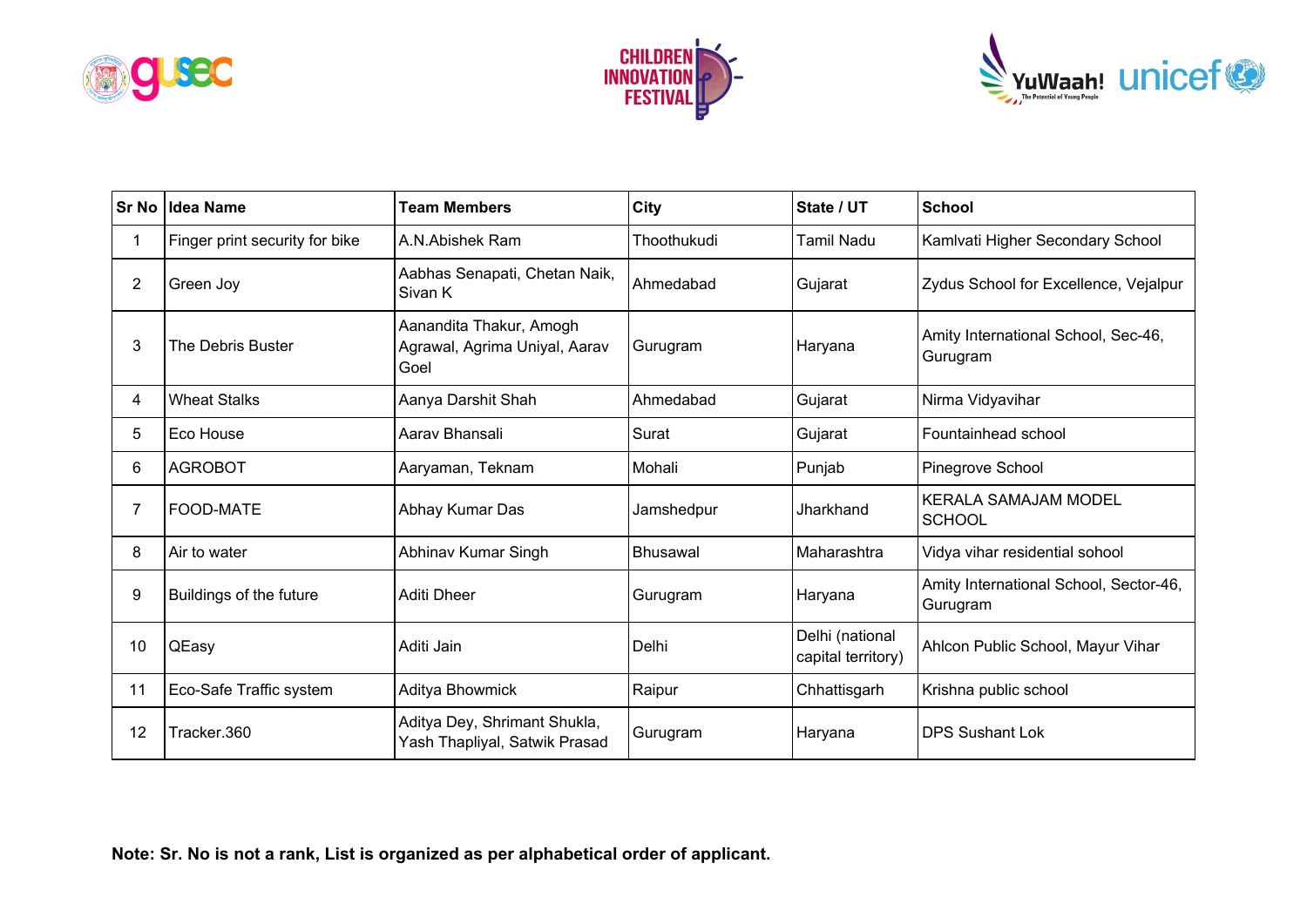





| 13 | <b>Uphill Rolling Double Cone</b><br>Train            | Aditya Pantula, Darpan Mehta                                                      | Vadodara  | Gujarat                               | New Era Senior Secondary School                          |
|----|-------------------------------------------------------|-----------------------------------------------------------------------------------|-----------|---------------------------------------|----------------------------------------------------------|
| 14 | Heat-Powered Hollow Flashlight   Aditya Singhal       |                                                                                   | Ghaziabad | <b>Uttar Pradesh</b>                  | Shaheed Rajpal DAV Public School                         |
| 15 | Poly quartz therapy                                   | Akansha Sethi, Parinita Singh                                                     | Delhi     | Delhi (national<br>capital territory) | Chinmaya Vidyalaya                                       |
| 16 | AgriPredict                                           | Akshara Singh                                                                     | Gurgaon   | Haryana                               | Delhi Public School, Gurgaon                             |
| 17 | biodegradable inirrtable gloves                       | <b>Akshat Kulshreshtha</b>                                                        | Jaipur    | Rajasthan                             | St. Teresa's School                                      |
| 18 | <b>Blind Can Write</b>                                | Akshat Mishra                                                                     | Ghaziabad | <b>Uttar Pradesh</b>                  | <b>D.A.V PUBLIC SCHOOL</b>                               |
| 19 | Rain Roof                                             | Alagiya Vidhi Rajnibhai,<br>Shekhada Smit Maheshbhai,<br>Urvi Hiteshkumar Ramsena | Surat     | Gujarat                               | Gajera Vidhyabhavan - Utran                              |
| 20 | <b>Relief Oil</b>                                     | Aleena.Khimani                                                                    | Rajkot    | Gujarat                               | S.N.Kansagara School                                     |
| 21 | PaperBits                                             | Aleena.Khimani,<br>Vivek.Chanababa                                                | Rajkot    | Gujarat                               | S.N.Kansagara School                                     |
| 22 | <b>Alris</b>                                          | Aman Sa                                                                           | Kolkata   | West Bengal                           | Army Public School, Kolkata                              |
| 23 | Device & method for<br>preparation of alkaline water. | Ami H Bhundiya                                                                    | Rajkot    | Gujarat                               | Shree G.K.Dholakiya School                               |
| 24 | Brain-O-Bin                                           | Amity International School<br>Vasundhara Sector 6<br>Ghaziabad                    | Ghaziabad | <b>Uttar Pradesh</b>                  | Atharva Gupta                                            |
| 25 | Ultrasonic Specs a.k.a Vision-X                       | Anirudh Goyal, Sriharsha<br>Vardhan Dasri, Priyanshu Mann                         | Gururgram | Haryana                               | Amity International<br>School, Sec-46, Gurugram, Haryana |
| 26 | THE HELPING VISION                                    | Ansh Agrawal, Shaurya Gaur                                                        | Gurugram  | Haryana                               | D.A.V. PUBLIC<br>SCHOOL, SEC-49, GURUGRAM                |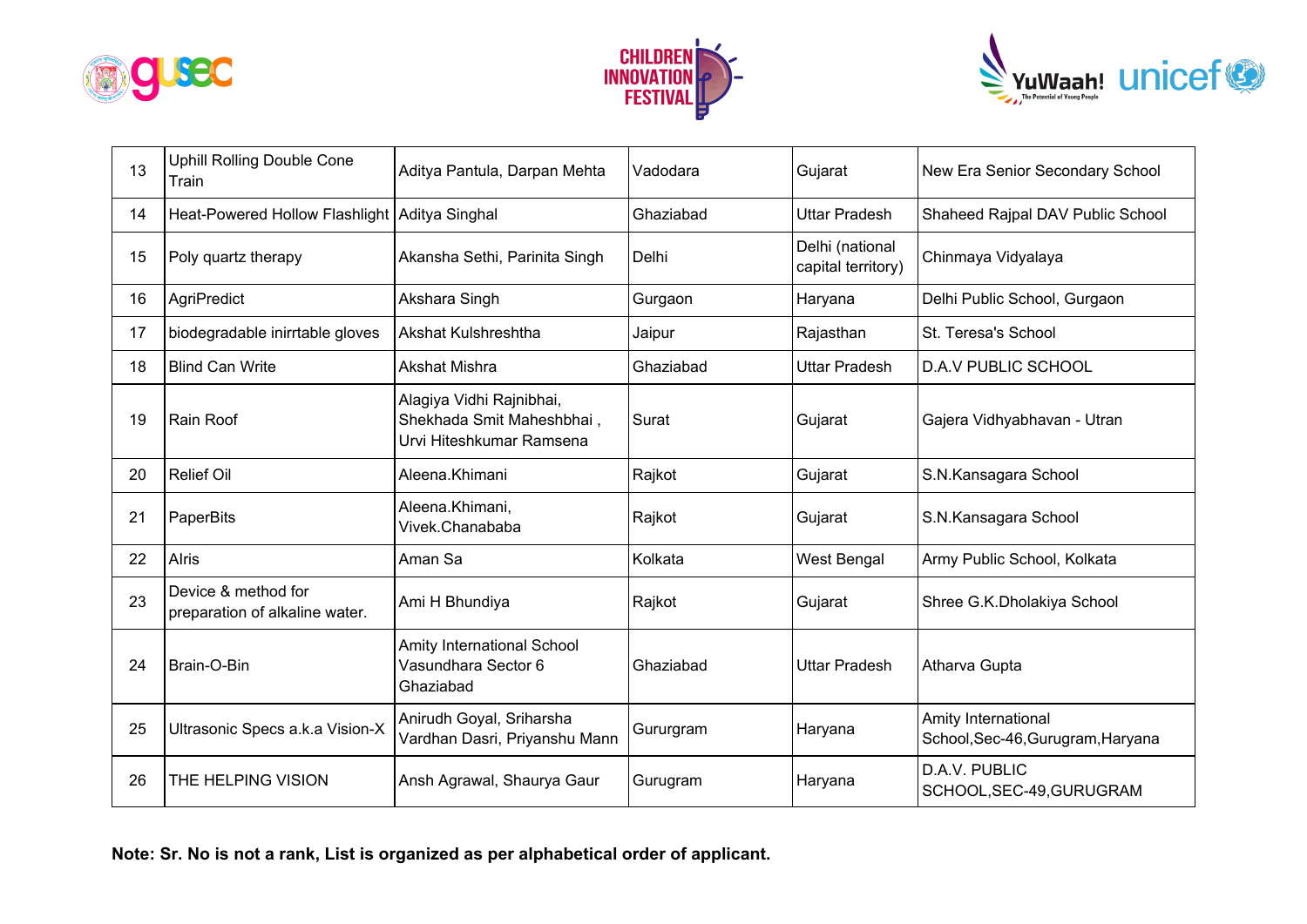





| 27 | <b>Electric Hand Sanitizer</b>                                      | Anuttam Das, Arnav Gupta,<br>Lavitr Sharma, Prashant<br>Kaushik | Delhi     | Delhi (national<br>capital territory) | Amity International School Mayur<br>Vihar                           |
|----|---------------------------------------------------------------------|-----------------------------------------------------------------|-----------|---------------------------------------|---------------------------------------------------------------------|
| 28 | <b>COVID Band</b>                                                   | Anya Nagpal                                                     | Ahmedabad | Gujarat                               | Udgam School for children                                           |
| 29 | Thermo electric convertor                                           | Apaar Khare                                                     | Delhi     | Delhi (national<br>capital territory) | AMITY INTERNATIONAL SCHOOL,<br><b>MAYUR VIHAR</b>                   |
| 30 | The Tesla coil                                                      | Arham Bhansali                                                  | Ahmedabad | Gujarat                               | Zebar school for children                                           |
| 31 | Solar Oven                                                          | Arjun Agarwal                                                   | Surat     | Gujarat                               | <b>Fountainhead School</b>                                          |
| 32 | Secret Eye Of The Army                                              | Arush Singhal                                                   | Gurugram  | Haryana                               | Amity International School Sector - 46,<br>Gurugram, Haryana        |
| 33 | <b>Smart Shopping Trolley</b>                                       | Aryan Gopalsing Ghadvi                                          | Surat     | Gujarat                               | Gajera Global School                                                |
| 34 | Mineral Adding Bamboo Drip<br><b>Irrigation System</b>              | Aryan Kalra, Chittesh Lohani,<br>Asmi Bhatia, Ezzah Danish      | Gurugram  | Haryana                               | Amity International School, Sector 46,<br>Gurgaon                   |
| 35 | PORTABLE FRESH AIR<br><b>SUPPLIER FOR CORONA</b><br><b>WORRIORS</b> | Aryan S. Sojitra                                                | Rajkot    | Gujarat                               | K.G. Dholakiya                                                      |
| 36 | Yunakti                                                             | Aryan Singh, Garvit Agarwal,<br>Dhruv Dasani, Kush Agarwal      | Ahmedabad | Gujarat                               | Ahmedabad International School                                      |
| 37 | Shoe-Drishti                                                        | Aryavarta Singh                                                 | Ahmedabad | Gujarat                               | Kendriya Vidyalaya (SAC)                                            |
| 38 | Cement from waste                                                   | Atharv Shah, Aarav Sheth                                        | Ahmedabad | Gujarat                               | Ahmedabad International School                                      |
| 39 | Gas Geyser/stove                                                    | Ayan                                                            | Safidon   | Haryana                               | Kali Ram DAV Public School Samarth<br>Sharma Samarth Smarath Sharma |
| 40 | <b>Eco-friendly Portable</b><br><b>Respiratory Steamer</b>          | Ayush Singh                                                     | Ahmedabad | Gujarat                               | Anand Niketan - Shilaj/SciKnowTech                                  |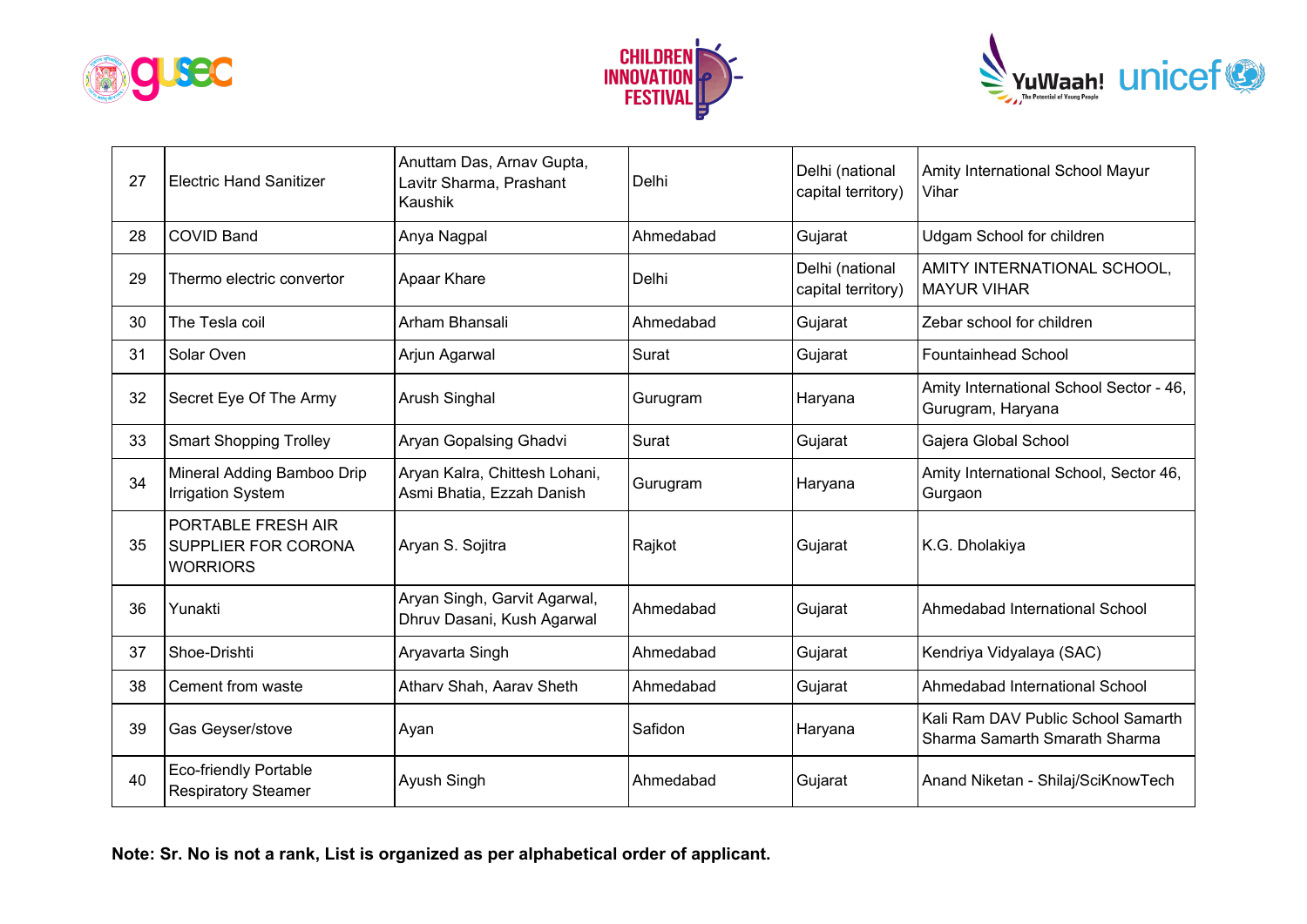





| 41 | Manure-E                                 | <b>Brijesh Panda</b>                                                   | Berhampur | Odisha (former<br>Orissa) | Kendriya vidyalaya                       |
|----|------------------------------------------|------------------------------------------------------------------------|-----------|---------------------------|------------------------------------------|
| 42 | Multipurpose convertible<br>distributor  | Brinda Bhattacharjee, Diya<br>Kerur, Daanish Sachadeva,<br>Aryan Kalra | Gurugram  | Haryana                   | Amity International School               |
| 43 | Chair for Relife                         | Charmi Pandya                                                          | Palanpur  | Gujarat                   | વિવિધલક્ષી વિદ્યા મંદિર                  |
| 44 | Green infrastructure & GRIN.             | Chaurasiya Sakshi Shivshankar                                          | Surat     | Gujarat                   | Shree H.J. Gajera vidhyabhawan<br>sachin |
| 45 | Best use of Roof water                   | Chavda Asmitaben Shankarbhai                                           | Mandvi    | Gujarat                   | Mandvi Prathmik Shala                    |
| 46 | 3 Dimensional Gun                        | Chavda Prince Jaswantbhai                                              | Mandvi    | Gujarat                   | Mandvi Prathmik Shala                    |
| 47 | <b>ByUrSide</b>                          | Chetan Naik, Sivan K, Aabhas<br>Senapati                               | Ahmedabad | Gujarat                   | <b>Udgam School for Children</b>         |
| 48 | Life saving bin                          | Chyavan Hegde                                                          | Bangalore | Karnataka                 | Sheshadripuram composite pu college      |
| 49 | <b>ACCIDENT CONTROL</b><br><b>SYSTEM</b> | D.Shreyas Reddy                                                        | Warangal  | Telangana                 | PLATINUM HUBILEE HIGH SCHOOL             |
| 50 | No mask no entry safety gate.            | D.Venkata Sai Vishwanath,<br>Anoop Dorepally                           | Hyderabad | Andhra Pradesh            | Sri Chaitanya                            |
| 51 | <b>Mask Detection System</b>             | Darsh Shaan Dudhia                                                     | Ahmedabad | Gujarat                   | St. Kabir School (DIO)                   |
| 52 | Smart waiter for covid 19                | Darshan Prajapati, Monil Patel                                         | Ahmedabad | Gujarat                   | Madhav international school              |
| 53 | Gas Leakage Detector                     | Dev Vipulkumar Chauhan,<br>Krishna Ajay Daterao                        | Ahmedabad | Gujarat                   | <b>Best Secondary School</b>             |
| 54 | <b>Fighting The Silent Killer</b>        | Devansh Shah                                                           | Ahmedabad | Gujarat                   | <b>Udgam School</b>                      |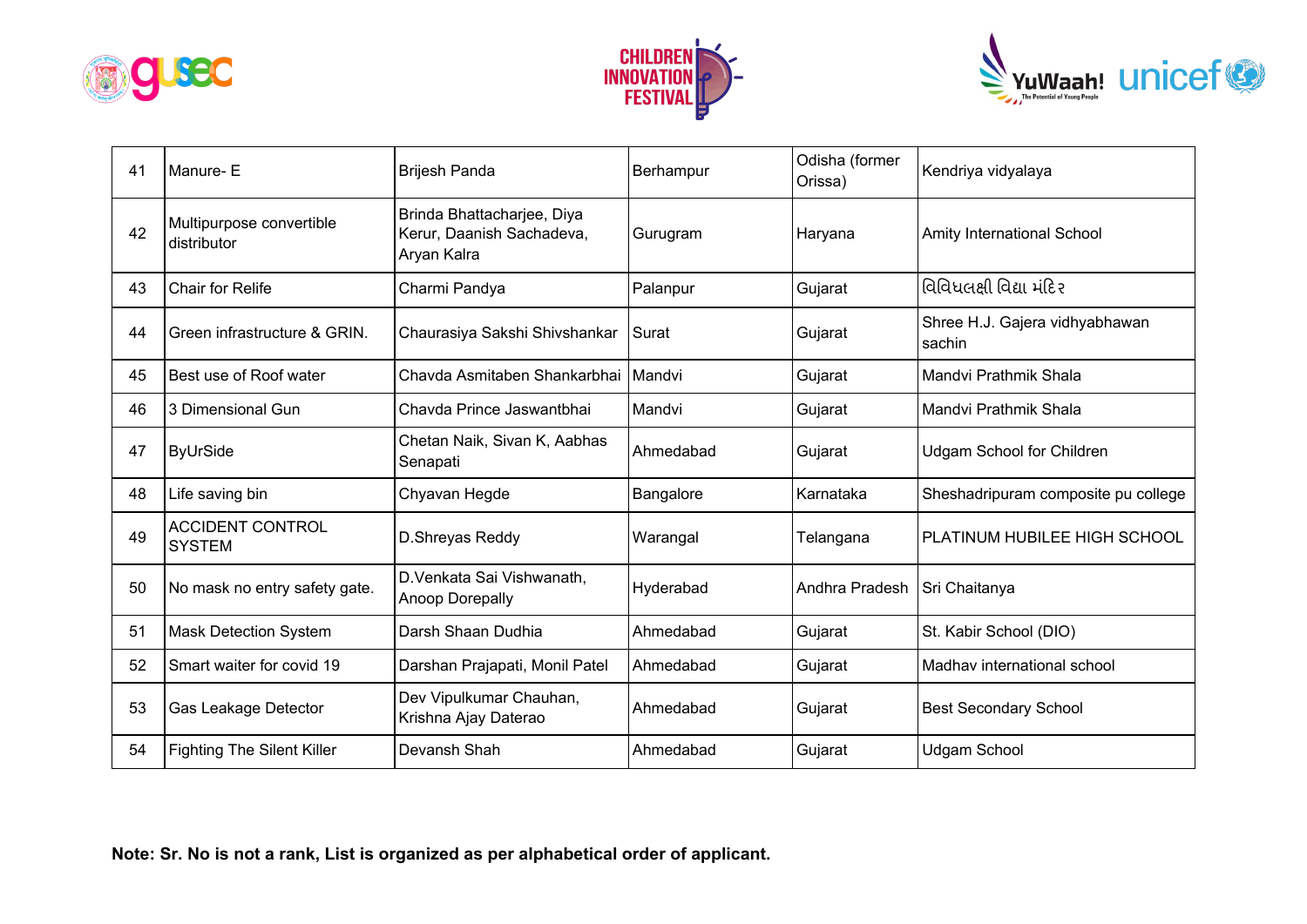





| 55 | <b>Herbal Cleanser</b>                                                      | Devanshi, Arshiya Singla                                                                        | Ghaziabad   | <b>Uttar Pradesh</b> | Amity International School Mayur vihar            |
|----|-----------------------------------------------------------------------------|-------------------------------------------------------------------------------------------------|-------------|----------------------|---------------------------------------------------|
| 56 | Lenem insect repelent                                                       | Devasish Mishra, Saksham<br>Savarana                                                            | Jhanjharpur | Bihar                | Don Bosco convent school                          |
| 57 | $-QR$                                                                       | Dhairya Bhatt                                                                                   | Bhavnagar   | Gujarat              | Silver Bells Public School                        |
| 58 | <b>Bedwetting Alert System</b>                                              | Dhruti Umesh Bodarya                                                                            | Surat       | Gujarat              | Gajera Global School                              |
| 59 | Touch Me Not Tap                                                            | Dhruv Sandipbhai Patel, Harsh<br>Kamleshbhai Nai                                                | Rajpipla    | Gujarat              | Shri Maharaja Rajendrasinh<br>Vidyalaya, Rajpipla |
| 60 | Digipen                                                                     | <b>Dhruvi Patel</b>                                                                             | Ahmedabad   | Gujarat              | Zebar School For Children                         |
| 61 | <b>SMART PEN</b>                                                            | Dhyani Vyas                                                                                     | Ahmedabad   | Gujarat              | <b>CALORX PUBLIC</b><br>SCHOOL, AHMEDABAD         |
| 62 | PURE AIR PROVIDER AND<br><b>VIRUS DESTROYED MASK</b>                        | Digantika Bose                                                                                  | Memari      | <b>West Bengal</b>   | Memari V M Institution Unit 2                     |
| 63 | solar pump                                                                  | Disha Sharan                                                                                    | Hanumangarh | Rajasthan            | OASIS-THE SCHOOL, CHAHUWALI                       |
| 64 | Spinx                                                                       | Dishita Desai, Janhavi Rathod,<br>Surbhi Adesara, Aayushi Shah,<br>Hemanshi Baria(Fifth Member) | Rajkot      | Gujarat              | S.N.Kansagra School                               |
| 65 | Organic Bucket bombs                                                        | Fatemah Meghani                                                                                 | Bhavanagr   | Gujarat              | Shri Swaminarayan gurukul                         |
| 66 | <b>FORMULATION AND</b><br><b>ANTIMICROBIAL OF</b><br><b>HERBALSANITIZER</b> | Fefar Diya Bharatbhai                                                                           | Rajkot      | Gujarat              | SHREE G. K. DHOLAKIYA SCHOOL                      |
| 67 | One Tribe                                                                   | Freya                                                                                           | Ahmedabad   | Gujarat              | <b>Udgam School For Children</b>                  |
| 68 | <b>Artificial leaf</b>                                                      | Gabani Aarav Rohitbhai                                                                          | Surat       | Gujarat              | Gamers vidhya bhavan<br>,katargam,surat           |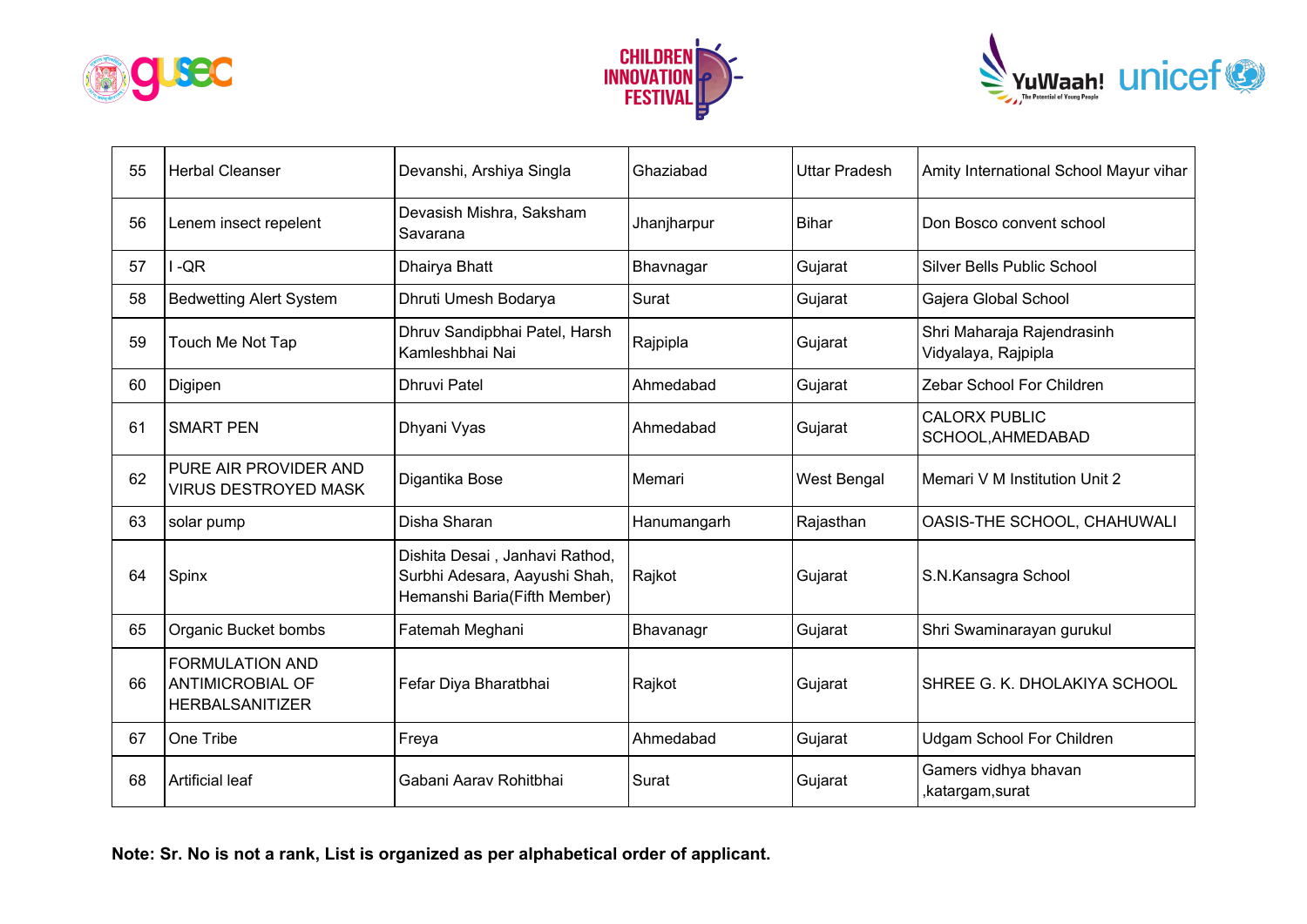





| 69 | ECO - FRIENDLY HAIR DYE<br><b>FROM MANGO SEEDS</b> | Gadhiya Priyancy Ashwinbhai                                       | Junagadh    | Gujarat                               | Shree Swami Vivekananda Vinay<br>Mandir high school-aged<br>chanaka(umrali) |
|----|----------------------------------------------------|-------------------------------------------------------------------|-------------|---------------------------------------|-----------------------------------------------------------------------------|
| 70 | <b>O-KAVACH PLUS</b>                               | Gargi Kalia                                                       | Vadodara    | Gujarat                               | Navrachana school, Sama                                                     |
| 71 | Auto Showering System                              | Garv Chadha                                                       | Delhi       | Delhi (national<br>capital territory) | <b>DL.DAV MODEL</b><br>SCHOOL, SHALIMAR BAGH DELHI                          |
| 72 | <b>Talking Sheets</b>                              | Gaurika Kalia                                                     | Vadodara    | Gujarat                               | Navrachana School, Sama                                                     |
| 73 | Use of silk cotton                                 | Gauswami Gayatri Alpeshgiri,<br>Aashodariya Denisha<br>Rajeshbhai | Junagadh    | Gujarat                               | Shree Swami Vivekananda Vinay<br>Mandir high school - Chanaka               |
| 74 | Mandi(Mandi) Management                            | Goswami Maharshi Mukeshpuri,<br>Harikrishna Sompura               | Gandhinagar | Gujarat                               | BAPS Swaminarayan Vidyamandir                                               |
| 75 | Mandi (Market) Management                          | Goswami Maharshi Mukeshpuri,<br>Harikrishna Sompura               | Gandhinagar | Gujarat                               | BAPS Swaminarayan Vidyalaya                                                 |
| 76 | <b>NeoWise</b>                                     | <b>Gourav Biswal</b>                                              | Berhampur   | Odisha (former<br>Orissa)             | Kendriya Vidyalaya Berhampur                                                |
| 77 | <b>COVID DEFENDER</b>                              | H. Avyukth                                                        | Bangalore   | Karnataka                             | KENDRIYA VIDYALAYA- HEBBAL -<br><b>BENGALURU</b>                            |
| 78 | TV based Online computer<br>using raspberry pi     | Hari Balaji . P                                                   | Coimbatore  | Tamil Nadu                            | Manchester International School,<br>Coimbatore                              |
| 79 | Ayurvedic Minerals and Vitamin<br>Supplements      | Harsh Sanghani, Fairy Mukesh<br>Padhiyar                          | Amreli      | Gujarat                               | Sattva Vikas                                                                |
| 80 | <b>Braille Price Tag</b>                           | Harshil Agarwal, Hetvi Karia,<br>Jeel Bhalara, Bhavin Verma       | Rajkot      | Gujarat                               | S.N.Kansagra school                                                         |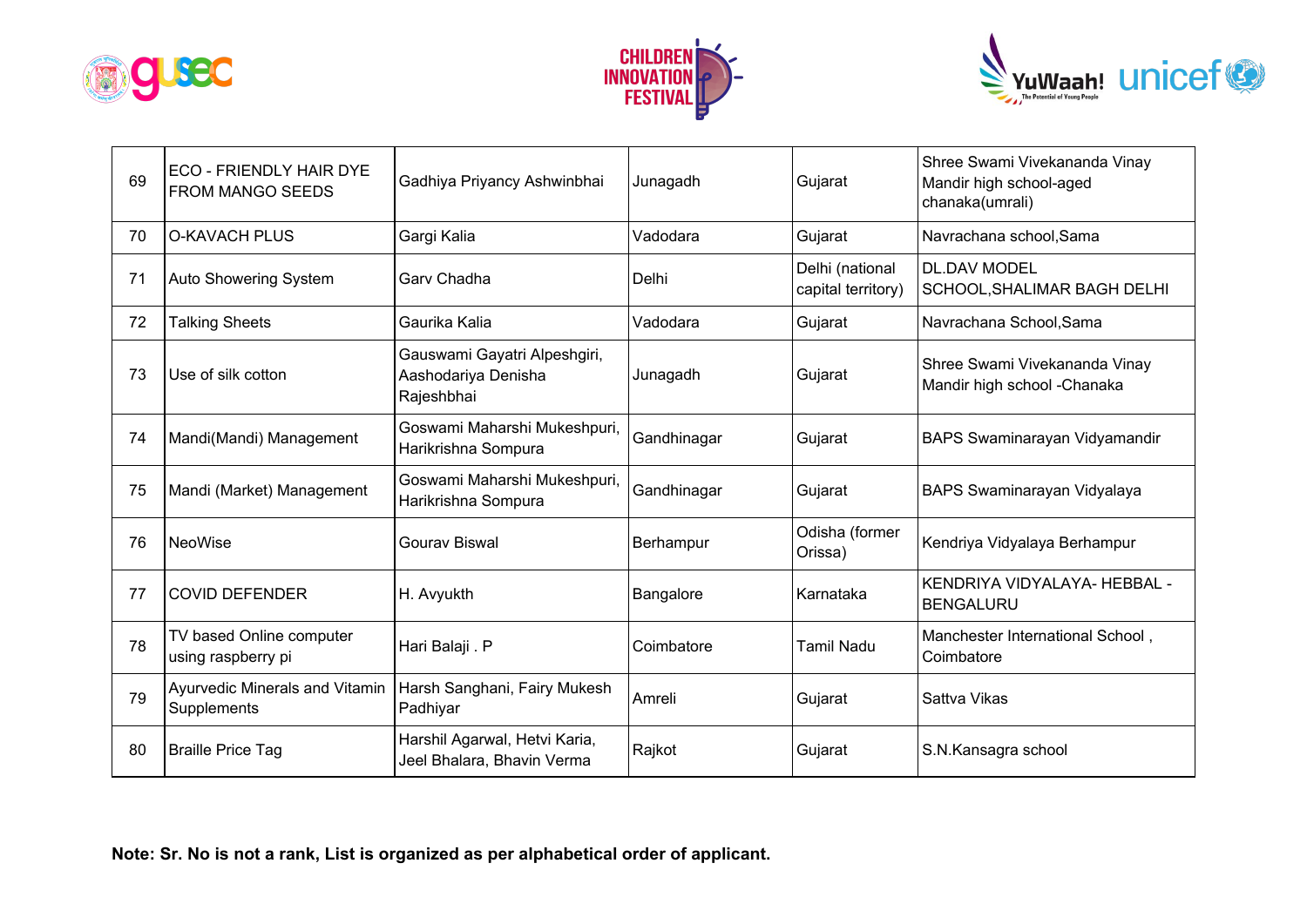





| 81 | Vaccination Tracking System<br>(VTS)              | Harvi Bhavinkumar Shah                                                      | Vadodara  | Gujarat   | New Era Senior Secondary School            |
|----|---------------------------------------------------|-----------------------------------------------------------------------------|-----------|-----------|--------------------------------------------|
| 82 | Aqua repulsive sprinkler                          | Hasti Bhalodia, Isha Parsana,<br>Jumana Travadi, Pratham<br>Nathani         | Rajkot    | Gujarat   | S.N.Kansagra school                        |
| 83 | Solewear                                          | Heer Shah                                                                   | Ahmedabad | Gujarat   | Sheth cn English medium school             |
| 84 | I am the Patient of Future                        | Hemanshi Pethani                                                            | Surat     | Gujarat   | SHREE H .j Gajera Vidhyabhavan<br>Katargam |
| 85 | ConsultFix - consultfix.in                        | Hemesh Chadalavada                                                          | Hyderabad | Telangana | Jubilee Hills Public School                |
| 86 | One Wayers                                        | Hetvi Karia, Harshil Agarwal,<br>Priyancy Khakhkhar, Jeel<br><b>Bhalara</b> | Rajkot    | Gujarat   | S.N.Kansagra School                        |
| 87 | Mahiti                                            | Hetvi Suba, Vasu Patel, Krunal<br>Chavda, Rahul Adesara                     | Rajkot    | Gujarat   | S.N.Kansagra                               |
| 88 | Tree climbing device                              | <b>Hillol Rahman</b>                                                        | Darrang   | Assam     | <b>Brillient Academy</b>                   |
| 89 | Mission Write for blind                           | Hitansh Jain                                                                | Surat     | Gujarat   | Fountainhead school                        |
| 90 | #BFF                                              | Hiya Dhokai                                                                 | Ahmedabad | Gujarat   | <b>Udgam School For Children</b>           |
| 91 | Milk pH monitoring and finding<br>near Milk booth | Ipshita Kuldeep Singh                                                       | Surat     | Gujarat   | Gajera Global School                       |
| 92 | <b>LEAKAGE DETECTOR</b>                           | Ishaan Kathiriya, Divyaraj Singh<br>Gaur, Siddh Rathod, Megh<br>Khara       | Ahmedabad | Gujarat   | PUNA INTERNATIONAL SCHOOL                  |
| 93 | Pneumonia detection through<br>X-rays             | Ishaan Parikh, Ananya Parikh                                                | Ahmedabad | Gujarat   | Ahmedabad International School             |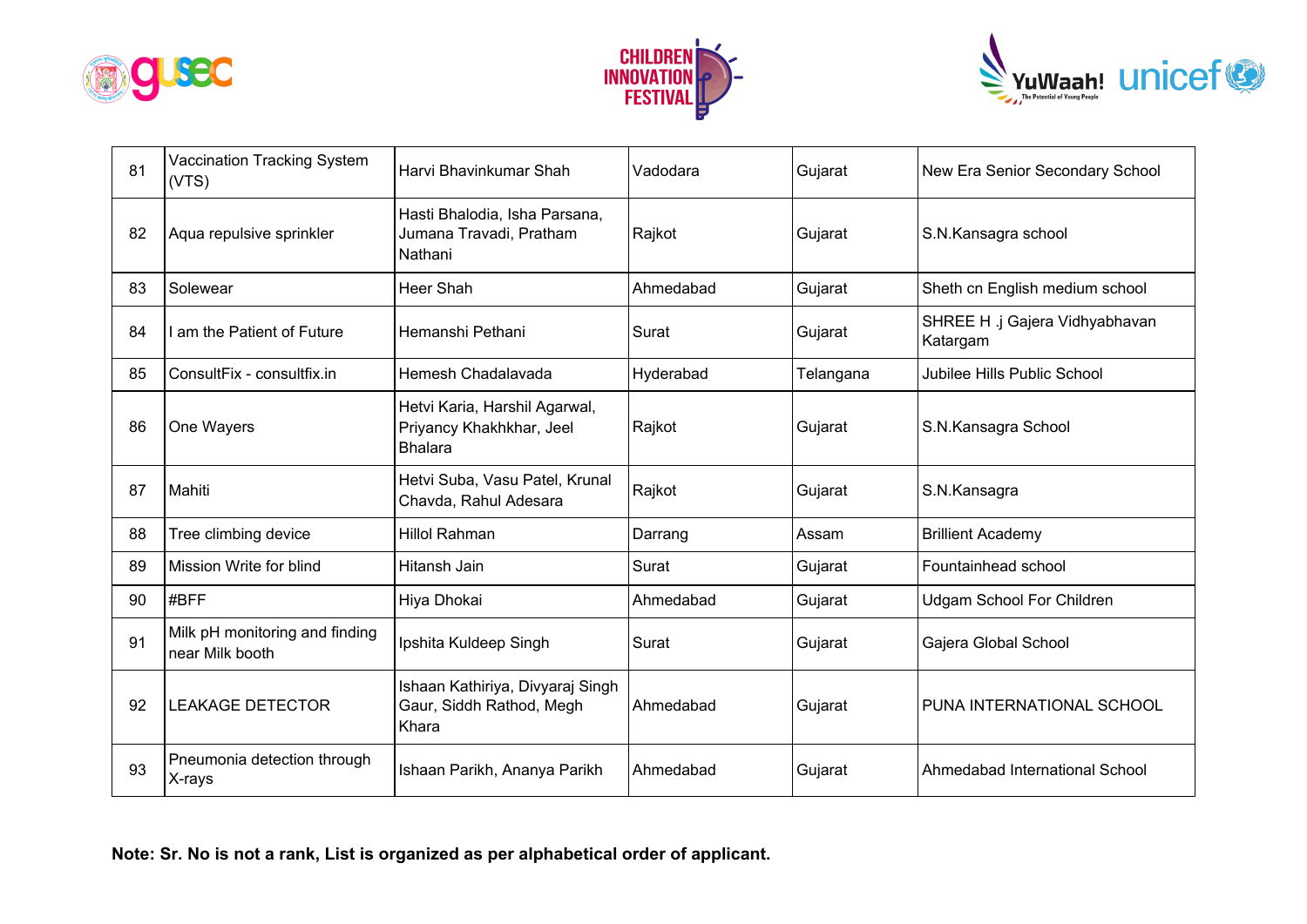





| 94  | <b>Eco friendly Bicycle</b>                                            | Ishita Mittal, Agamya Jain          | Ghaziabad  | <b>Uttar Pradesh</b>                  | Amity International school sector 6<br>Vasundhara Ghaziabad |
|-----|------------------------------------------------------------------------|-------------------------------------|------------|---------------------------------------|-------------------------------------------------------------|
| 95  | Automated mask detection and<br>thermal scanning                       | Itte Revanth Kumar                  | Kurnool    | Andhra Pradesh                        | Narayana junior college                                     |
| 96  | <b>Automatic Seed Sowing</b>                                           | Jainam Prajapati                    | Ahmedabad  | Gujarat                               | Madhav International School                                 |
| 97  | <b>Productivity Box</b>                                                | Jash Vanidani                       | Ahmedabad  | Gujarat                               | Puna international school                                   |
| 98  | Gutrack                                                                | Jaskaran Singh                      | Mohali     | Punjab                                | Learning paths school                                       |
| 99  | smart irrigation system                                                | Jatin Sangwan                       | Hisar      | Haryana                               | Army Public School, Hisar                                   |
| 100 | Damage Detection and Alert for<br><b>CCTV Systems</b>                  | Kanav Sehgal                        | Noida      | <b>Uttar Pradesh</b>                  | Delhi Public School, Greater Noida                          |
| 101 | HealthBuddy                                                            | Kanchi Nishith Shukla               | Ahmedabad  | Gujarat                               | Ahmedabad International School                              |
| 102 | <b>TAGS (Totally Automated</b><br>Greenhouse Solar Chamber)            | Kartik Singh Bisht                  | Delhi      | Delhi (national<br>capital territory) | <b>Cambridge Foundation School</b>                          |
| 103 | StarkAl                                                                | Kartik Srivastava                   | Ahmedabad  | Gujarat                               | Shanti Asiatic School                                       |
| 104 | Production of green energy<br>from food waste                          | Kashyapi Mondal, Rishi Raj<br>Singh | Guwahati   | Assam                                 | Kendriya Viddyalaya IIT Guwahati                            |
| 105 | M.L.E.(Mosquito Larvae<br>Eliminator)                                  | <b>Kaustav Malik</b>                | Jamshedpur | Jharkhand                             | Gayatri Siksha Niketan                                      |
| 106 | Safe Disposal Of PPE KITS                                              | Khushi Kashyap                      | Khalilabad | <b>Uttar Pradesh</b>                  | <b>HRIC INTER COLLEGE</b>                                   |
| 107 | Footpath From Plastic Waste                                            | Khyat Vishal Narola                 | Surat      | Gujarat                               | Gajera International School                                 |
| 108 | RAKSHIK - COVID<br><b>PROTECTIVE GEAR FOR</b><br><b>HEALTH WORKERS</b> | Krishna Bansal                      | Ahmedabad  | Gujarat                               | ANAND NIKETAN MANINAGAR                                     |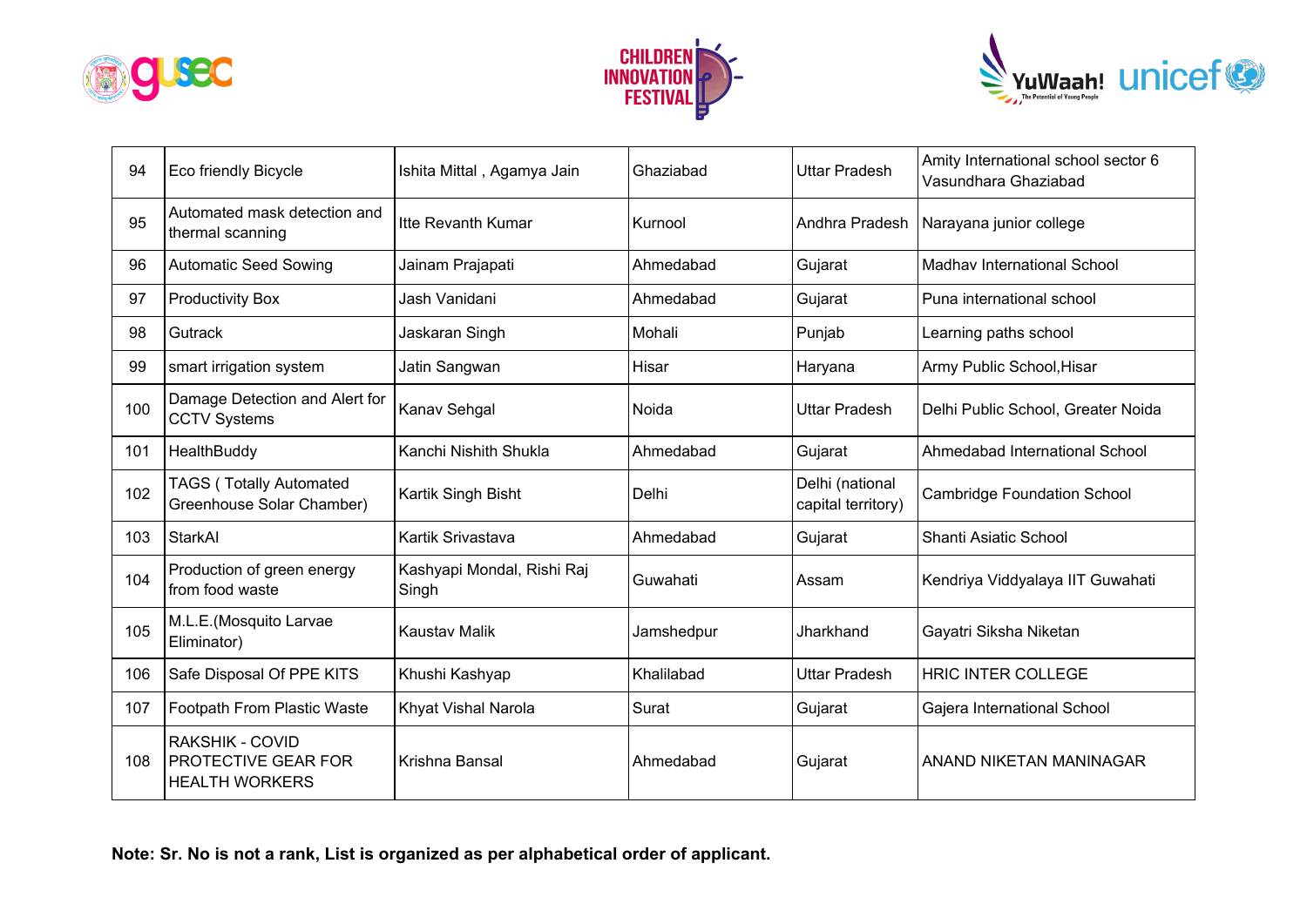





| 109 | Scholastic SchoolOS                                       | Krrish Chhabra, Kaustubh Singh                             | Sonepat       | Haryana                               | Delhi Public School, Sonepat          |
|-----|-----------------------------------------------------------|------------------------------------------------------------|---------------|---------------------------------------|---------------------------------------|
| 110 | Führer                                                    | Kuhu Bhatt, Krrish Sharma,<br>Manya Kapoor, Navya Aggarwal | Gurgaon       | Haryana                               | Amity International, School Sector 46 |
| 111 | Smart alarm wrist band                                    | Kumar Vaibhav                                              | Delhi         | Delhi (national<br>capital territory) | Kendriya vidyalaya                    |
| 112 | <b>WPTA</b>                                               | Kunal Shekhar                                              | Deoghar       | Jharkhand                             | Deoghar College, Deoghar              |
| 113 | <b>Smart Compact Mobile</b><br>controlled tractor (SCMCT) | Kushagra Pant                                              | Noida         | <b>Uttar Pradesh</b>                  | Bal bharati public school, noida      |
| 114 | Refreshing Anti-Bacterial PPE<br>Kit                      | Kushal Miteshbhai Radia                                    | Rajkot        | Gujarat                               | S N Kansagra School                   |
| 115 | the distance measurer                                     | Manas Kabbur                                               | Bangalore     | Karnataka                             | The Oxford senior secendory school    |
| 116 | Protection of crops against<br>hailstorm                  | Manasvi Mukherjee                                          | Ahmedabad     | Gujarat                               | Zebar School for Children             |
| 117 | Eco spoons                                                | Mehek Singh                                                | Pune          | Maharashtra                           | Army public school kirkee             |
| 118 | The Concept of Zero - Net Zero<br><b>Energy Building</b>  | Mohit Singh, Siddhant Singh                                | Patna         | <b>Bihar</b>                          | Delhi Public School, Patna            |
| 119 | <b>ECO-FRINEDLY ROBOT</b>                                 | <b>Mohsen Nasir</b>                                        | Srinagar      | Jammu and<br>Kashmir                  | <b>DPS SCHOOL SRINAGAR</b>            |
| 120 | Athlecal                                                  | Mrinalini Makashir                                         | Pune          | Maharashtra                           | Army Public School, Kirkee            |
| 121 | Production of electricity from<br>running water           | Mritunjay Singh Boyal                                      | <b>Bhorki</b> | Rajasthan                             | Kendriya vidyalaya IIT Jodhpur        |
| 122 | <b>Covid Combat Chatbot</b>                               | Muhammad Ali Moula                                         | Mumbai        | Maharashtra                           | The Indian High School                |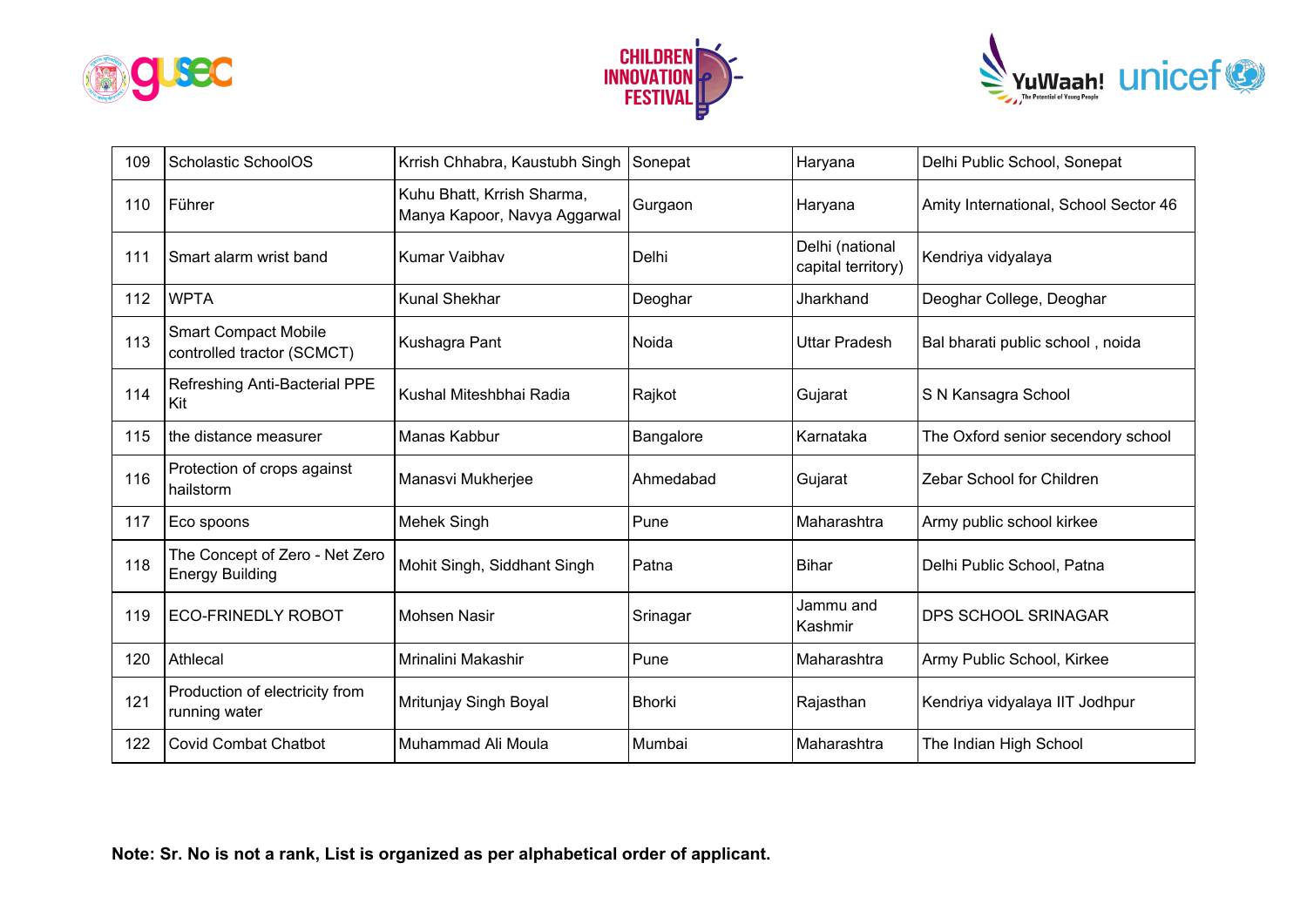





| 123 | 3 in one COVID-safety<br>Attendance                 | Nachiket Rajubhai Patel                           | Surat     | Gujarat                               | Gajera Global School                        |
|-----|-----------------------------------------------------|---------------------------------------------------|-----------|---------------------------------------|---------------------------------------------|
| 124 | Edible water bottle                                 | Namish Jain, Rishit Jani                          | Gurugram  | Haryana                               | Amity International School, Sec-46          |
| 125 | Enrich-self                                         | Nandhini Jain                                     | Ahmedabad | Gujarat                               | Ahmedabad International School              |
| 126 | H <sub>2</sub> PRO                                  | Nishtha Sachdeva                                  | Delhi     | Delhi (national<br>capital territory) | <b>Cambridge Foundation School</b>          |
| 127 | Rubic-O-Flag, Pick-Kick-Win                         | Ojas Jain                                         | Ahmedabad | Gujarat                               | St. Kabir, Drive In New                     |
| 128 | The Smart Garbage Collecting<br>Car                 | Paavan Shah                                       | Vadodara  | Gujarat                               | New Era Senior Secondary School             |
| 129 | Vaccu - cotton picking machine                      | Palak Prakash Chandankhede                        | Akola     | Maharashtra                           | School of scholars                          |
| 130 | <b>WALCR (Water And Land</b><br>Cleaning Robot)     | <b>Parmanand Sharma</b>                           | Delhi     |                                       | ARMY PUBLIC SCHOOL, SHANKAR<br><b>VIHAR</b> |
| 131 | Women safety bag pack                               | Parvathy Ramesh, Natasha V                        | Calicut   | Kerala                                | <b>MES RAJA RESIDENTIAL SCHOOL</b>          |
| 132 | <b>Social Distancing Device</b>                     | Patel Meshwa Pankaj Kumar                         | Chanasma  | Gujarat                               | K.a.patel Girls High School                 |
| 133 | <b>MANUALLY OPERATED</b><br><b>CLEANING MACHINE</b> | Patel Pranjal Tejasbhai                           | Rajkot    | Gujarat                               | SHREE G. K. DHOLAKIYA SCHOOL                |
| 134 | <b>NABBING ALERT DEVICE</b>                         | Pesara Pranilash Reddy                            | Warangal  | Telangana                             | Platinum Jubilee High<br>School, Warangal   |
| 135 | <b>Whatever You Want</b>                            | Pia Dubey                                         | Pune      | Maharashtra                           | Army Public School, Kirkee                  |
| 136 | Hands Up                                            | Piyush Maheshwari, Nishil<br>Kapadia, Samyak Jain | Surat     | Gujarat                               | <b>Fountainhead School</b>                  |
| 137 | Object classification app                           | Prabhmeet Singh, Parneet<br>Singh                 | Delhi     | Delhi (national<br>capital territory) | Mount Abu Public School                     |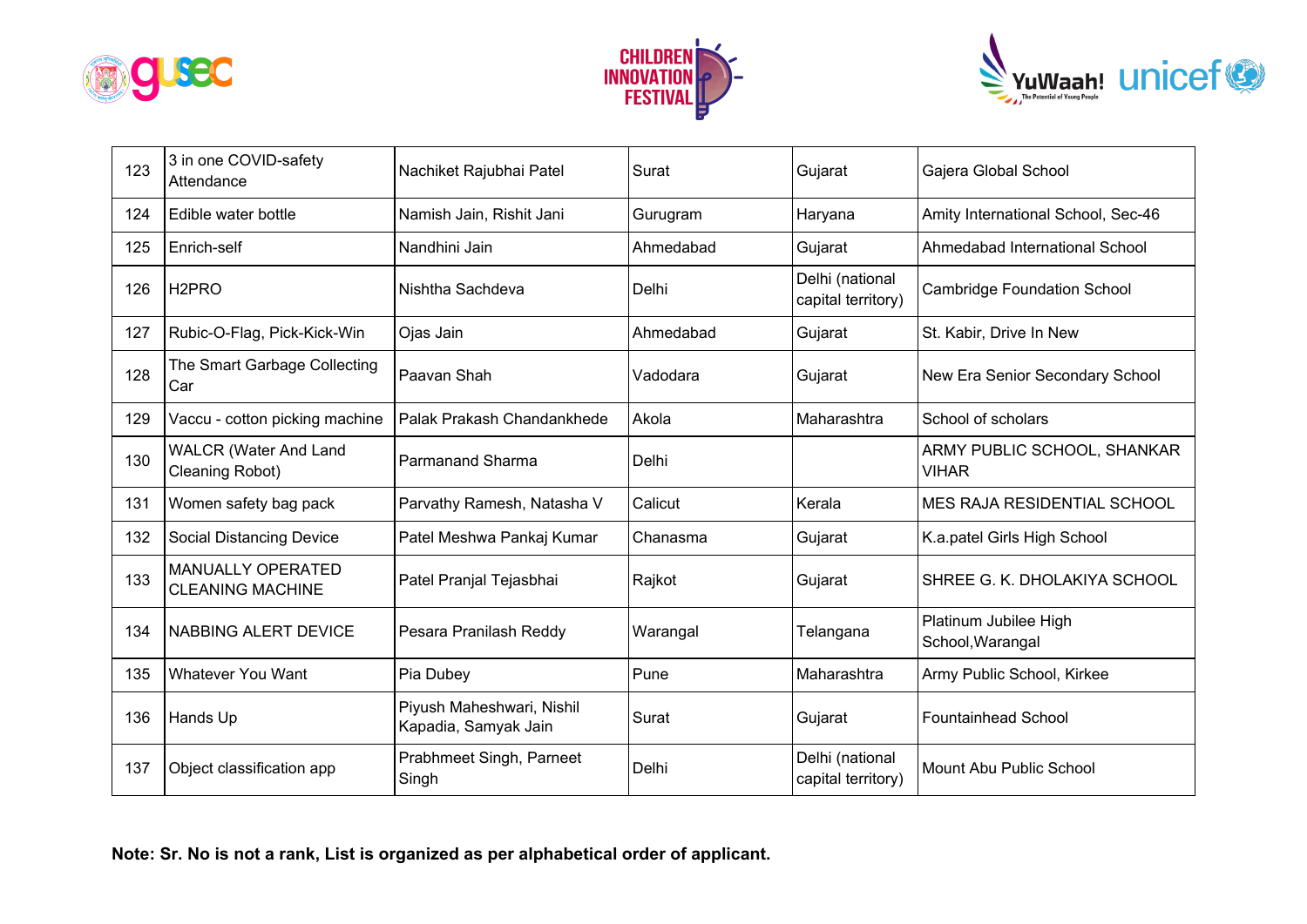





| 138 | Mainstreaming of Hearing<br>Impaired            | Pragun Pudukoli                                           | Bangalore  | Karnataka                             | Sishu Griha High School                           |
|-----|-------------------------------------------------|-----------------------------------------------------------|------------|---------------------------------------|---------------------------------------------------|
| 139 | <b>Promeck for Parkinson's</b>                  | Pragya Rajpurohit, Mishika<br>Goyal                       | Pilani     | Rajasthan                             | Birla Balika Vidyapeeth                           |
| 140 | <b>PRESIT - WEARABLE</b><br>SANITIZER DISPENSER | Pranav. J                                                 | Coimbatore | <b>Tamil Nadu</b>                     | <b>SUGUNA PIP SCHOOL</b>                          |
| 141 | <b>Smart Bumper</b>                             | <b>Pratul Gupta</b>                                       | Delhi      | Delhi (national<br>capital territory) | Amity International School, Saket                 |
| 142 | <b>Tilted Tank</b>                              | Pratyush Khare                                            | Ghaziabaad | <b>Uttar Pradesh</b>                  | Amity International School vasundhara<br>sector 6 |
| 143 | World will now it                               | Pratyush Prashant Bhongade                                | Nagpur     | Maharashtra                           | Jawahar navodaya vidyalaya, Nagpur                |
| 144 | <b>Eco Brick Products</b>                       | Preyasi Desai                                             | Surat      | Gujarat                               | <b>Fountainhead School</b>                        |
| 145 | Human Holographism                              | Prince Yadav                                              | Delhi      | Delhi (national<br>capital territory) | Army Public School Shankar Vihar                  |
| 146 | SVS-3                                           | Pritha Ganguly                                            | Delhi      | Delhi (national<br>capital territory) | <b>Cambridge Foundation School</b>                |
| 147 | BodyStats                                       | Priyansh Agarwal, Harman K<br>Singh, Nikhil Verma         | Ambala     | Haryana                               | Army Public School Ambala                         |
| 148 | Automated Greenhouse System                     | <b>Pulkit Sarin</b>                                       | Delhi      | Delhi (national<br>capital territory) | <b>Cambridge Foundation School</b>                |
| 149 | Solar Tracking System                           | Rajvi L. Sorathiya                                        | Rajkot     | Gujarat                               | G. K. Dholakiya School                            |
| 150 | Soch                                            | Raman Das, Karan Tiwari,<br>Abhishek Malik, Vishal Bansal | Surat      | Gujarat                               | Completed 12th didn't join college yet            |
| 151 | Sign language translator                        | <b>Reva Patel</b>                                         | Ahmedabad  | Gujarat                               | Rachana School                                    |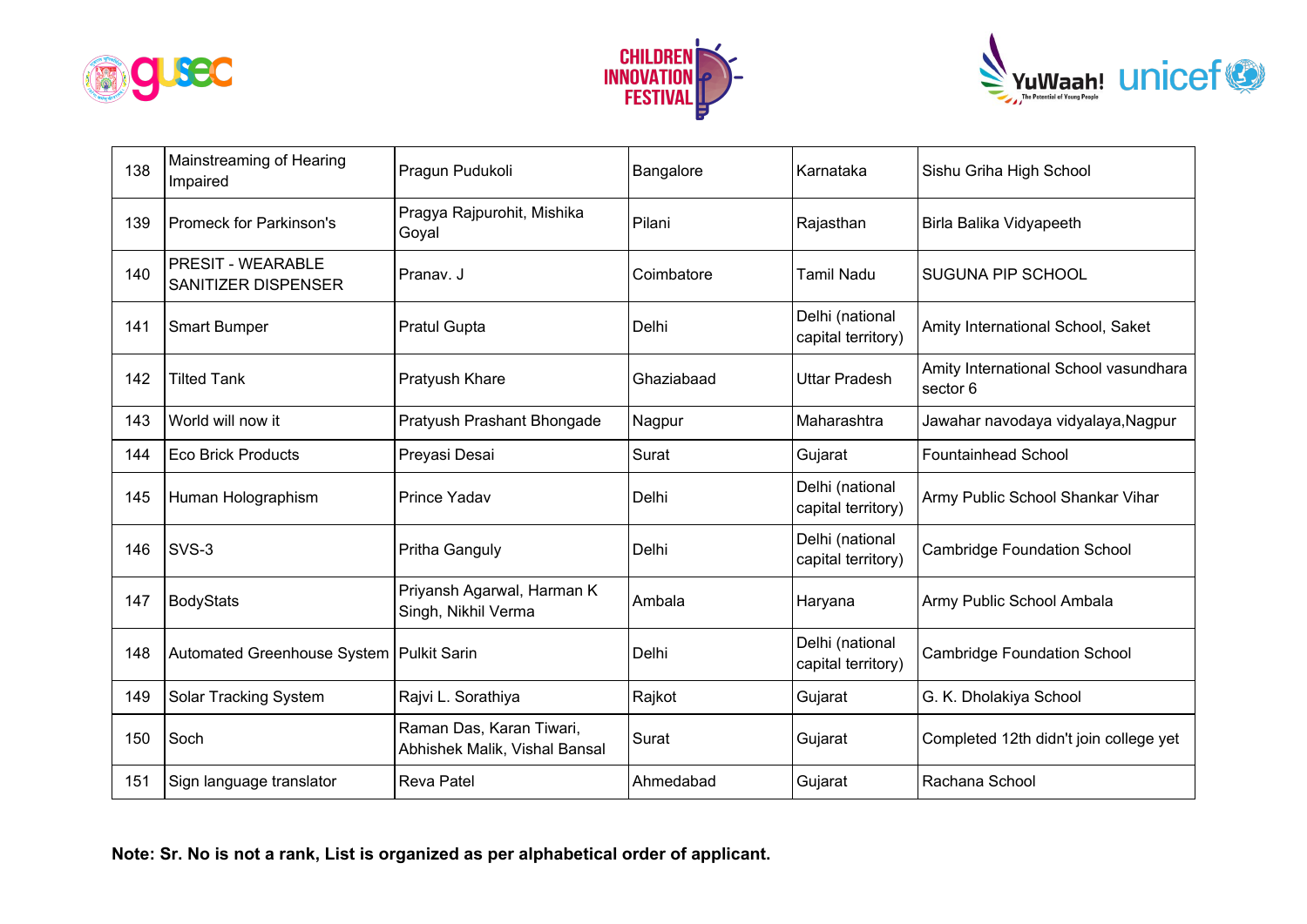





| 152 | Reminding the owner if keys<br>are forgot in vehicle                             | Ridham Vipulbhai Patel,<br>Subham Akshaybhai Patel,<br>Dhvani Mukeshbhai Patel                                  | Gandhinagar | Gujarat              | P R Thakkar Vidhyavihar                           |
|-----|----------------------------------------------------------------------------------|-----------------------------------------------------------------------------------------------------------------|-------------|----------------------|---------------------------------------------------|
| 153 | SUPPORT-SYSTEM KIT FOR<br><b>VISUALLY IMPAIRED</b>                               | Ripunjay Vashishth                                                                                              | Ghaziabad   | <b>Uttar Pradesh</b> | Amity International School,<br>Vasundhara - 6     |
| 154 | <b>AUTOMATIC MENTAL</b><br><b>STRESS DETECTOR &amp;</b><br><b>REDUCER DEVICE</b> | Rishabh Raj                                                                                                     | Muzaffarpur | <b>Bihar</b>         | DAV PUBLIC SCHOOL                                 |
| 155 | Smart Disaster Mgmt. System<br>for Scientific Labs                               | <b>Ronit Mehta</b>                                                                                              | Ahmedabad   | Gujarat              | Kendriya Vidyalaya SAC, Ahmedabad                 |
| 156 | COVID-19 Real Time Face<br><b>Mask Detection</b>                                 | Rudra Vyas                                                                                                      | Ahmedabad   | Gujarat              | Kendriya Vidyalaya ONGC<br>Chandkheda             |
| 157 | <b>Smart Healthy Chair</b>                                                       | Rudrapratap Aniruddhsinh Bhati<br>Krish Apurvabhai Patel, Krish<br>Kamalbhai Pandya, Rami Khusi<br>Jigneshkumar | Himatnagar  | Gujarat              | <b>GLORIUS PUBLIC SCHOOL</b>                      |
| 158 | Maan Ka Chashma                                                                  | Ruhi Nagarsheth                                                                                                 | Rajkot      | Gujarat              | DR Amin Memorial School                           |
| 159 | Food Point                                                                       | Rushikesh Waghmode                                                                                              | Pune        | Maharashtra          | Army Public School Kirkee                         |
| 160 | To Stop Wild Animals Entering<br>Railway Track                                   | S. Poorvaja                                                                                                     | Tenkasi     | Tamil Nadu           | <b>Bharath Montessori Matric Hr Sec</b><br>School |
| 161 | The extract of Moringa leaves<br>as a growth hormone                             | Sai Varshitha                                                                                                   | leeja       | Telangana            | <b>Bright Stars High School</b>                   |
| 162 | <b>Wireless Power Transfer</b>                                                   | Saket Merai                                                                                                     | Surat       | Gujarat              | Gajera Global School                              |
| 163 | 7DCM: a step into new era of<br>composting                                       | Saksham Solanki, Harsh Kumar,<br>Mantasha Imam                                                                  | Vadodara    | Gujarat              | KV No.2 EME                                       |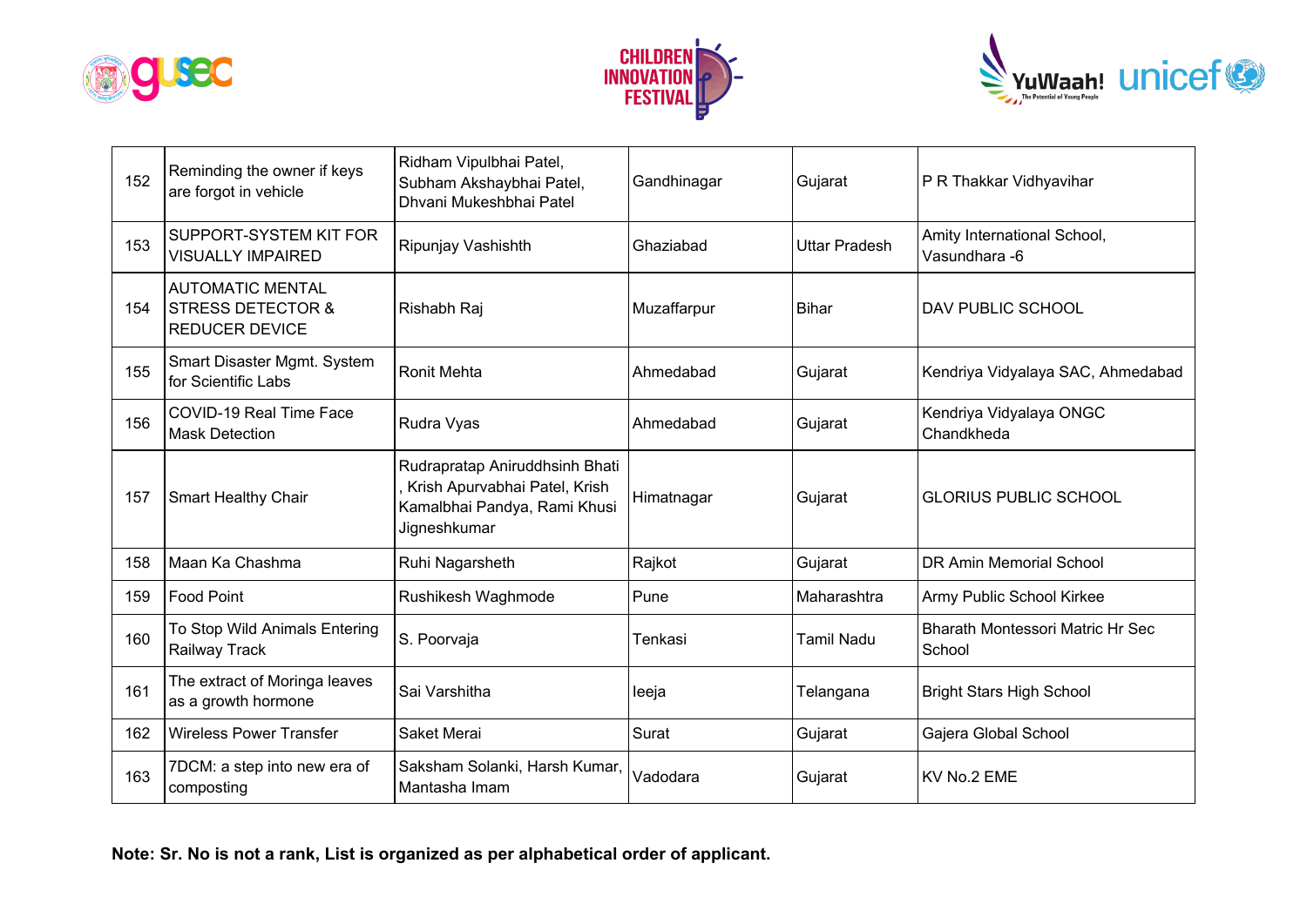





| 164 | <b>Environment Friendly</b><br>Rover, Envi-Rover        | Samartha Mi                           | Sagara, Shuvamogga | Karnataka                             | Hongirana Ind PU college                      |
|-----|---------------------------------------------------------|---------------------------------------|--------------------|---------------------------------------|-----------------------------------------------|
| 165 | Place the waste                                         | Samriddhi Bisht                       | Gautam Buddh Nagar | <b>Uttar Pradesh</b>                  | Bal Bharati Public School Noida               |
| 166 | RHETS - Rapid Health<br><b>Emergency Traffic System</b> | Samriddhi R Kori                      | Bangalore          | Karnataka                             | New Horizon Public School                     |
| 167 | CRISPR and the fight against<br>COVID <sub>19</sub>     | Samved Shaji                          | Kannur             | Kerala                                | Chinmaya Vidyalaya                            |
| 168 | Home On Touch                                           | Sanat Kumar Jha                       | Gurugram           | Haryana                               | Amity international School                    |
| 169 | Plantro Puri                                            | Sanjay G                              | Chennai            | Tamil Nadu                            | Amrita Vidyalayam                             |
| 170 | <b>FOODBALL AND MEDI BALL</b>                           | Sarang Hari                           | Mavelikkara        | Kerala                                | Aravinda Vidya Mandiram<br>Pallikkathodu      |
| 171 | Swar                                                    | Seher Taneja, Ashneet Kaur<br>Sukhija | Delhi              | Delhi (national<br>capital territory) | Springdales school, Dhaula Kuan,<br>New Delhi |
| 172 | <b>Electric Tricycle</b>                                | Shaili Kiritkumar Rupala              | Halvad             | Gujarat                               | Maharshi English School                       |
| 173 | Solar Tracking System                                   | Shashank Pai Ballambhatt              | Bangalore          | Karnataka                             | Delhi Public School Bangalore North           |
| 174 | <b>POLINCON Pollution Informer</b><br>Controller        | Shikhar Gupta                         | Noida              | <b>Uttar Pradesh</b>                  | Bal Bharati Public School Noida               |
| 175 | <b>Biodegradable Thermocol</b>                          | Shilvi Prajapati, Riddhi Parmar       | Ahmedabad          | Gujarat                               | Anant School Of Excellence                    |
| 176 | Super rover                                             | Shivaansh                             | Ahmedabad          | Gujarat                               | Sheth CN English Medium School                |
| 177 | Medarm                                                  | Shlok Patel, Mantra Patel             | Ahmedabad          | Gujarat                               | <b>Calorx Olive International School</b>      |
| 178 | J.A.R.V.I.S PERSONAL HOME<br><b>ASSISTANT</b>           | Siddh Rathod                          | Ahmedabad          | Gujarat                               | Rachana School                                |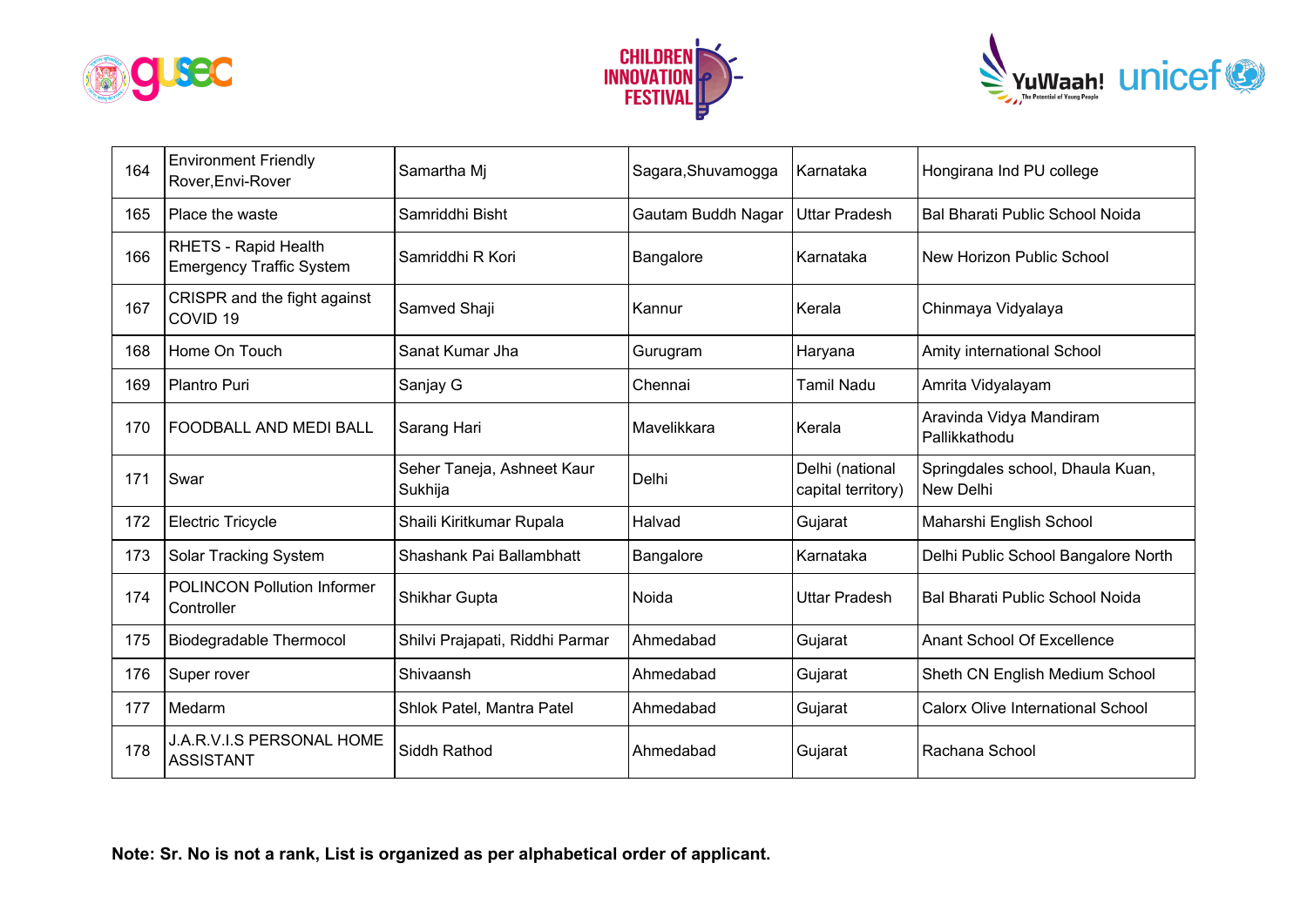





| 179 | lanite.Lv                                                                 | Sidhant Sidana                           | Delhi          | Delhi (national<br>capital territory) | Ryan International                                    |
|-----|---------------------------------------------------------------------------|------------------------------------------|----------------|---------------------------------------|-------------------------------------------------------|
| 180 | Rama billing app                                                          | Singh Khushi Ramanand                    | Surat          | Gujarat                               | Shree h.j gajera vidyabhavan English<br>medium school |
| 181 | Nagaab                                                                    | Sivan K, Chetan Naik, Aabhas<br>Senapati | Ahmedabad      | Gujarat                               | Zydus School for Excellence, Vejalpur                 |
| 182 | Mosquito repellent using waste<br>marigold flowers                        | Stuti Priya                              | Noida          | <b>Uttar Pradesh</b>                  | Amity International School, Noida                     |
| 183 | <b>Smart Farming</b>                                                      | Sujal Bhuva                              | Rajkot         | Gujarat                               | Shree G. K. Dholakiya School                          |
| 184 | The chrysalis movement                                                    | Sujata Choudhury                         | Vishakhapatnam | Andhra Pradesh                        | Kendriya vidyalaya no 2<br>SriVijayanagar             |
| 185 | Smart Segre Unit                                                          | Sushruth Ts, Pranav Ah, Kushal<br>Gr     | Chitradurga    | Karnataka                             | Vidya Vikasa Vidya Samsthe                            |
| 186 | MedKit                                                                    | Suvrat Matanhelia                        | Lucknow        | <b>Uttar Pradesh</b>                  | Seth MR Jaipuria                                      |
| 187 | SimpleMINDS                                                               | <b>Tanay Patel</b>                       | Ahmedabad      | Gujarat                               | Sattva Vikas                                          |
| 188 | <b>Agricultural Technology</b>                                            | Tanish Jain                              | Noida          | <b>Uttar Pradesh</b>                  | Bal Bharati Public School, Noida                      |
| 189 | daisy- Time to bloom                                                      | Tanisha Joshi                            | Ahmedabad      | Gujarat                               | Zebar School For Children                             |
| 190 | Plastic destroying plant                                                  | Tanishq Upmanu, Smriti Verma             | Jhansi         | <b>Uttar Pradesh</b>                  | K. V. No 1 jhansi cantt                               |
| 191 | <b>FORMULATION AND</b><br><b>EVALUATION OF HERBAL LIP</b><br><b>ROUGE</b> | Tarapara Chandra Jayantibhai             | Rajkot         | Gujarat                               | SHREE G. K. DHOLAKIYA SCHOOL                          |
| 192 | <b>GRAB-O-GREEN</b>                                                       | Teknamveer Singh, Aaryaman<br>Garg       | Mohali         | Punjab                                | Learning Paths School                                 |